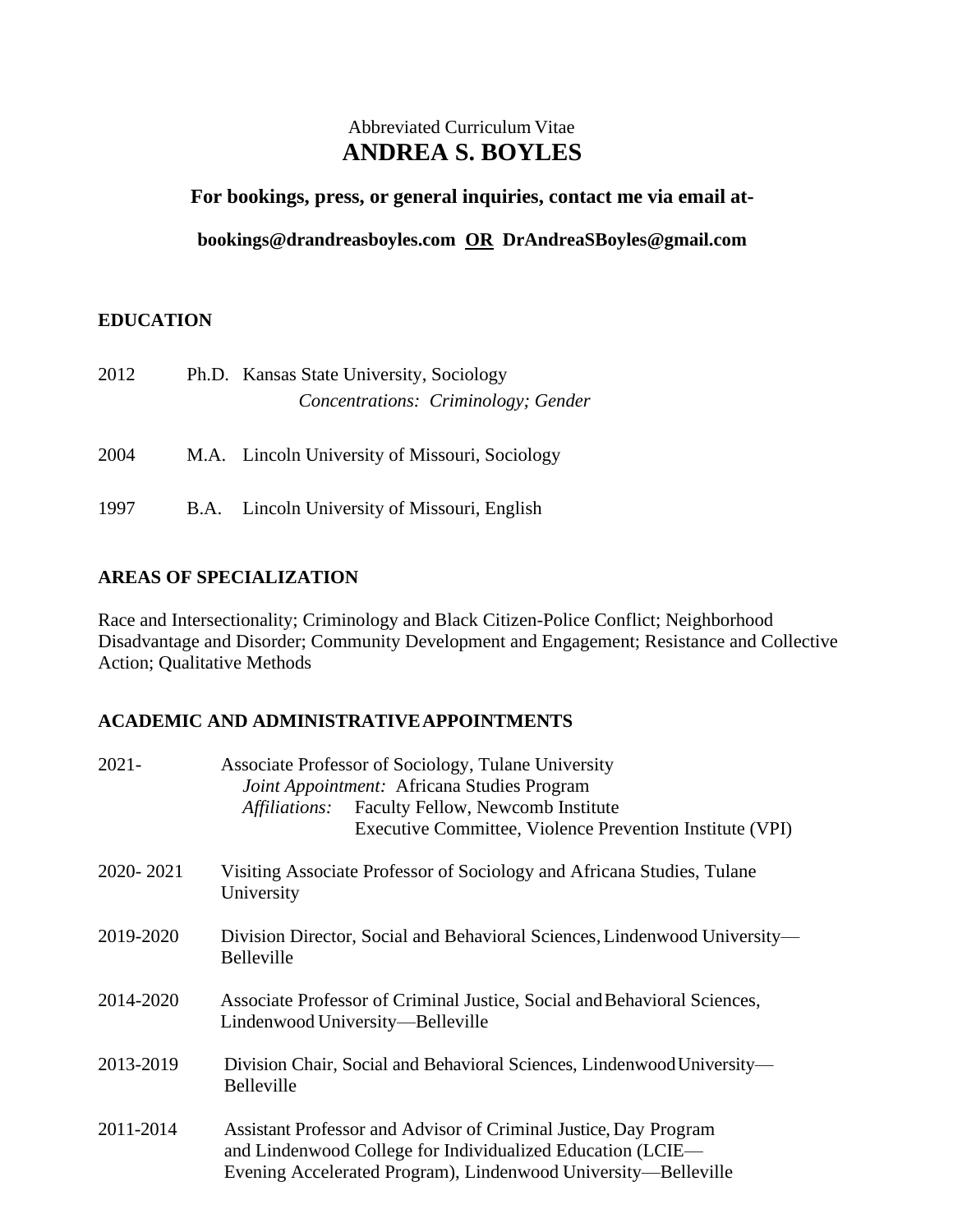### **BOOK PUBLICATIONS**

Boyles, Andrea S. 2019. *You Can't Stop the Revolution: Community Disorder and Social Ties in Post-Ferguson America*. Oakland, CA: University of California Press.

**Award, Reviews, and Media** for *You Can't Stop the Revolution: Community Disorder and Social Ties in Post-Ferguson America:*

*\*Winner, Media for a Just Society Award*

*Punishment and Society, WWL-TV, Contemporary Sociology, Newsweek, Newswise, St. Louis American, La Presse, The Atlantic, MPR (Minnesota Public Radio), Criminal Justice Review, New Books Network Podcast (New Books in Sociology), Ethnic and Racial Studies Journal, WNUR 89.3 FM Chicago Radio/Podcast*

Boyles, Andrea S. 2015. *Race, Place, and Suburban Policing: Too Close for Comfort.* Oakland, CA: University of California Press

**Reviews and Media** for *Race, Place, and Suburban Policing: Too Close forComfort*:

*NPR/1A Show, Yahoo!news, SLATE, NPR/St. Louis Public Radio, ABC/WJLA, St. Louis American, Webster-Kirkwood Times, City and Society, Contemporary Sociology, Sociological Forum, City and Society, Criminal Law and Criminal Justice Books, Teaching Sociology, Criminal Justice Review, Journal of Qualitative Criminal Justice andCriminology*

# **MEDIA AND PUBLIC SOCIOLOGY**

- 2021 Quoted. "Simone Biles' Withdrawal from the Olympics: It's Okay to not be Okay." (Reprint) **Redefy.Org**, September. Available at: [https://www.redefy.org/stories/simone-biles-withdrawal-from-the-olympics-its](https://www.redefy.org/stories/simone-biles-withdrawal-from-the-olympics-its-okay-to-not-be-okay)[okay-to-not-be-okay](https://www.redefy.org/stories/simone-biles-withdrawal-from-the-olympics-its-okay-to-not-be-okay)
- 2021 Podcast Appearance. "George Floyd, One Year Later"-Part II. **RaceToday!**, July.
- 2021 Quoted. "Depths of police violence reported in new study." (Reprint) **Miami Times**, July. Available at: [https://www.miamitimesonline.com/news/depths-of-police](https://www.miamitimesonline.com/news/depths-of-police-violence-reported-in-new-study/article_397fea02-de6b-11eb-b342-3f6ca74aa5a0.html)[violence-reported-in-new-study/article\\_397fea02-de6b-11eb-b342-](https://www.miamitimesonline.com/news/depths-of-police-violence-reported-in-new-study/article_397fea02-de6b-11eb-b342-3f6ca74aa5a0.html) [3f6ca74aa5a0.html](https://www.miamitimesonline.com/news/depths-of-police-violence-reported-in-new-study/article_397fea02-de6b-11eb-b342-3f6ca74aa5a0.html)
- 2021 Quoted. "New Study Reveals Depths of Police Violence and Its Effects on Communities of Color." (Reprint) **The San Bernardino American Newspaper**, June. Available at: [https://sb-american.com/2021/06/29/new-study-reveals-depth](https://sb-american.com/2021/06/29/new-study-reveals-depth-of-police-violence-and-its-effect-on-communities-of-color/)[of-police-violence-and-its-effect-on-communities-of-color/](https://sb-american.com/2021/06/29/new-study-reveals-depth-of-police-violence-and-its-effect-on-communities-of-color/)
- 2021 Quoted. "America's Widespread Police Brutality Problem Results in Tens of Thousands Taken to Emergency Rooms." (Reprint) **The Seattle Medium**, June. Available at: [https://seattlemedium.com/americas-widespread-police-brutality](https://seattlemedium.com/americas-widespread-police-brutality-problem-results-in-tens-of-thousands-taken-to-emergency-rooms/)[problem-results-in-tens-of-thousands-taken-to-emergency-rooms/](https://seattlemedium.com/americas-widespread-police-brutality-problem-results-in-tens-of-thousands-taken-to-emergency-rooms/)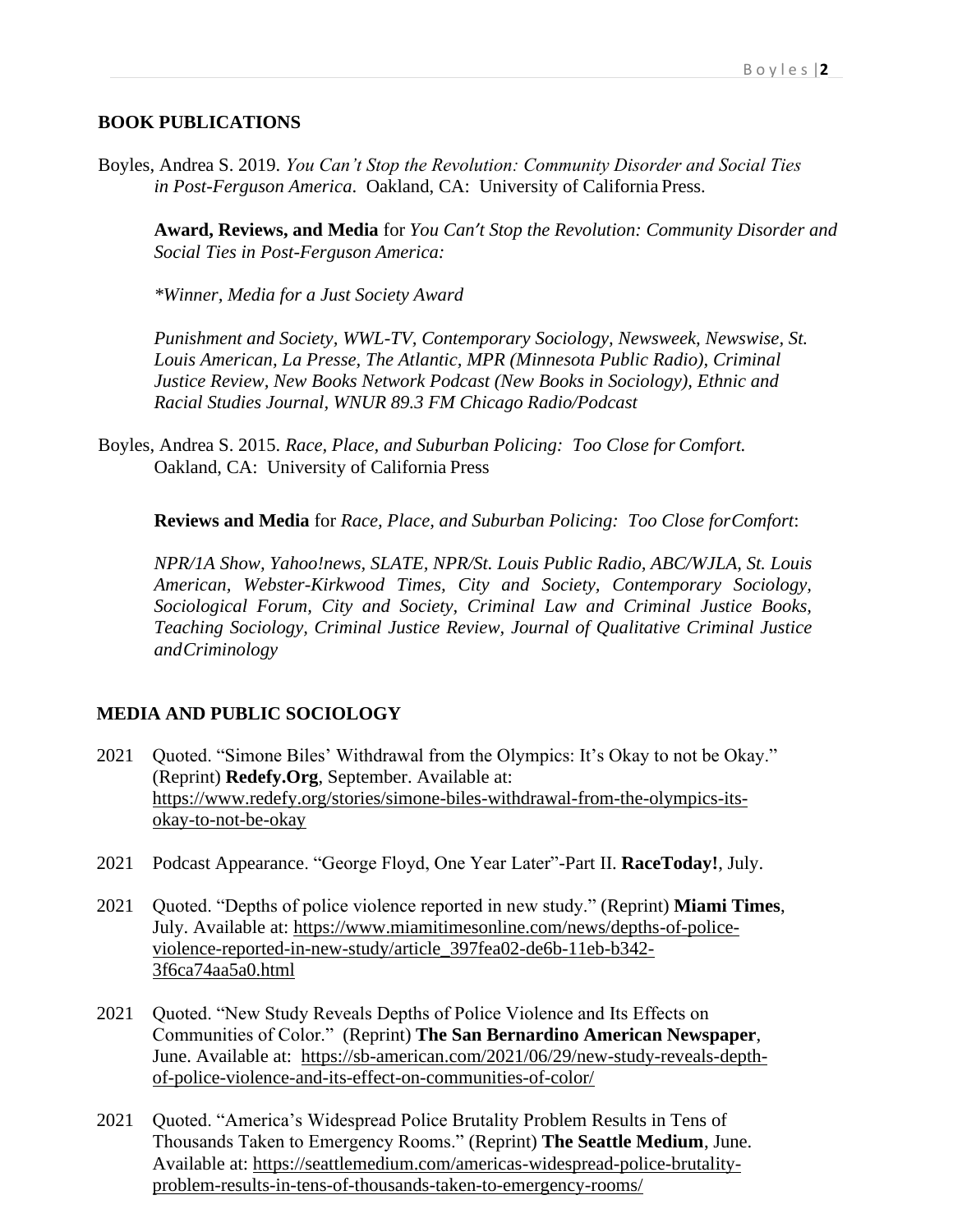- 2021 Quoted. "Black female athletes are setting records—and now leading conversations about mental health." **Washington Post**, June. Available at: [https://www.washingtonpost.com/sports/2021/07/30/biles-osaka-mental-black](https://www.washingtonpost.com/sports/2021/07/30/biles-osaka-mental-black-women/)[women/](https://www.washingtonpost.com/sports/2021/07/30/biles-osaka-mental-black-women/)
- 2021 Quoted. "The Hunted: Police K-9s are meant to stop dangerous felons. More often they are unleashed on Black people accused of stealing." **South Florida Sun Sentinel**, June. Available at: [https://www.sun-sentinel.com/local/broward/fl-ne](https://www.sun-sentinel.com/local/broward/fl-ne-police-unleash-k9s-on-black-men-20210609-72eykhou3beedige2kr6nsedbi-htmlstory.html)[police-unleash-k9s-on-black-men-20210609-72eykhou3beedige2kr6nsedbi](https://www.sun-sentinel.com/local/broward/fl-ne-police-unleash-k9s-on-black-men-20210609-72eykhou3beedige2kr6nsedbi-htmlstory.html)[htmlstory.html](https://www.sun-sentinel.com/local/broward/fl-ne-police-unleash-k9s-on-black-men-20210609-72eykhou3beedige2kr6nsedbi-htmlstory.html)
- 2021 Opinion. "They Still Can't Figure It Out: One Year After George Floyd's Murder." By Andrea S. Boyles, **Newsweek**, June. Available at: [https://www.newsweek.com/they-still-cant-figure-it-out-one-year-after-george](https://www.newsweek.com/they-still-cant-figure-it-out-one-year-after-george-floyds-murder-opinion-1595998)[floyds-murder-opinion-1595998](https://www.newsweek.com/they-still-cant-figure-it-out-one-year-after-george-floyds-murder-opinion-1595998)
- 2021 Radio Interview. "What the Tulsa race massacre means to America today." **WTOP News** (DC), June. Available at: [https://wtop.com/blog/2020/10/wtops-interviews](https://wtop.com/blog/2020/10/wtops-interviews-and-links/)[and-links/](https://wtop.com/blog/2020/10/wtops-interviews-and-links/)
- 2021 Podcast Appearance. "George Floyd, One Year Later"-Part I. **RaceToday!**, May.
- 2021 Radio/Podcast Appearance. "What are the lessons America will learn from the Chauvin trial?" The Scoot Show, **WWL 105.3 FM**, April. Available at: [https://www.audacy.com/wwl/podcasts/the-scoot-show-with-scoot-20315/scoot](https://www.audacy.com/wwl/podcasts/the-scoot-show-with-scoot-20315/scoot-what-are-the-lessons-america-will-learn-from-chauvin-trial-369533792)[what-are-the-lessons-america-will-learn-from-chauvin-trial-369533792](https://www.audacy.com/wwl/podcasts/the-scoot-show-with-scoot-20315/scoot-what-are-the-lessons-america-will-learn-from-chauvin-trial-369533792)
- 2021 Radio/Podcast Appearance. "How Policing Works in the Suburbs," The 1A Show, **NPR**, April. Available at: [https://www.npr.org/2021/04/19/988804365/how](https://www.npr.org/2021/04/19/988804365/how-policing-works-in-the-suburbs)[policing-works-in-the-suburbs](https://www.npr.org/2021/04/19/988804365/how-policing-works-in-the-suburbs)
- 2021 Television Interview. "If Daunte Wright's shooting was an accident, what happens next?" **4WWL-TV**, April. Available at: [https://www.wwltv.com/article/news/crime/if-daunte-wrights-shooting-was-an](https://www.wwltv.com/article/news/crime/if-daunte-wrights-shooting-was-an-accident-what-happens-next/289-9ddddec0-c297-453d-b873-b3586f108e7a)[accident-what-happens-next/289-9ddddec0-c297-453d-b873-b3586f108e7a](https://www.wwltv.com/article/news/crime/if-daunte-wrights-shooting-was-an-accident-what-happens-next/289-9ddddec0-c297-453d-b873-b3586f108e7a)
- 2021 Podcast Appearance. "Policing Blackness in Suburban Spaces and Beyond." *WhatsJust presents Critical Conversations*, February. Available at: [https://podcasts.apple.com/us/podcast/policing-blackness-in-suburban-spaces](https://podcasts.apple.com/us/podcast/policing-blackness-in-suburban-spaces-beyond-dr-andrea/id1540499763?i=1000510219900)[beyond-dr-andrea/id1540499763?i=1000510219900](https://podcasts.apple.com/us/podcast/policing-blackness-in-suburban-spaces-beyond-dr-andrea/id1540499763?i=1000510219900)
- 2020 Quoted. NOPD furloughs could make city's rise in crime worse, watchdog warns. By Ramon Antonio Vargas, **The Times Picayune**, November. [https://www.nola.com/news/crime\\_police/article\\_6495795c-22c6-11eb-bc00](https://www.nola.com/news/crime_police/article_6495795c-22c6-11eb-bc00-a72f6f6481d8.html) [a72f6f6481d8.html](https://www.nola.com/news/crime_police/article_6495795c-22c6-11eb-bc00-a72f6f6481d8.html)
- 2020 Appearance. @Ferguson: Still Here in the Afterlives. Co-Produced by Artivists and Scholars. Trailer, September. *Interview for Short Film Forthcoming.* <https://www.youtube.com/watch?v=9ktzIy0udK0>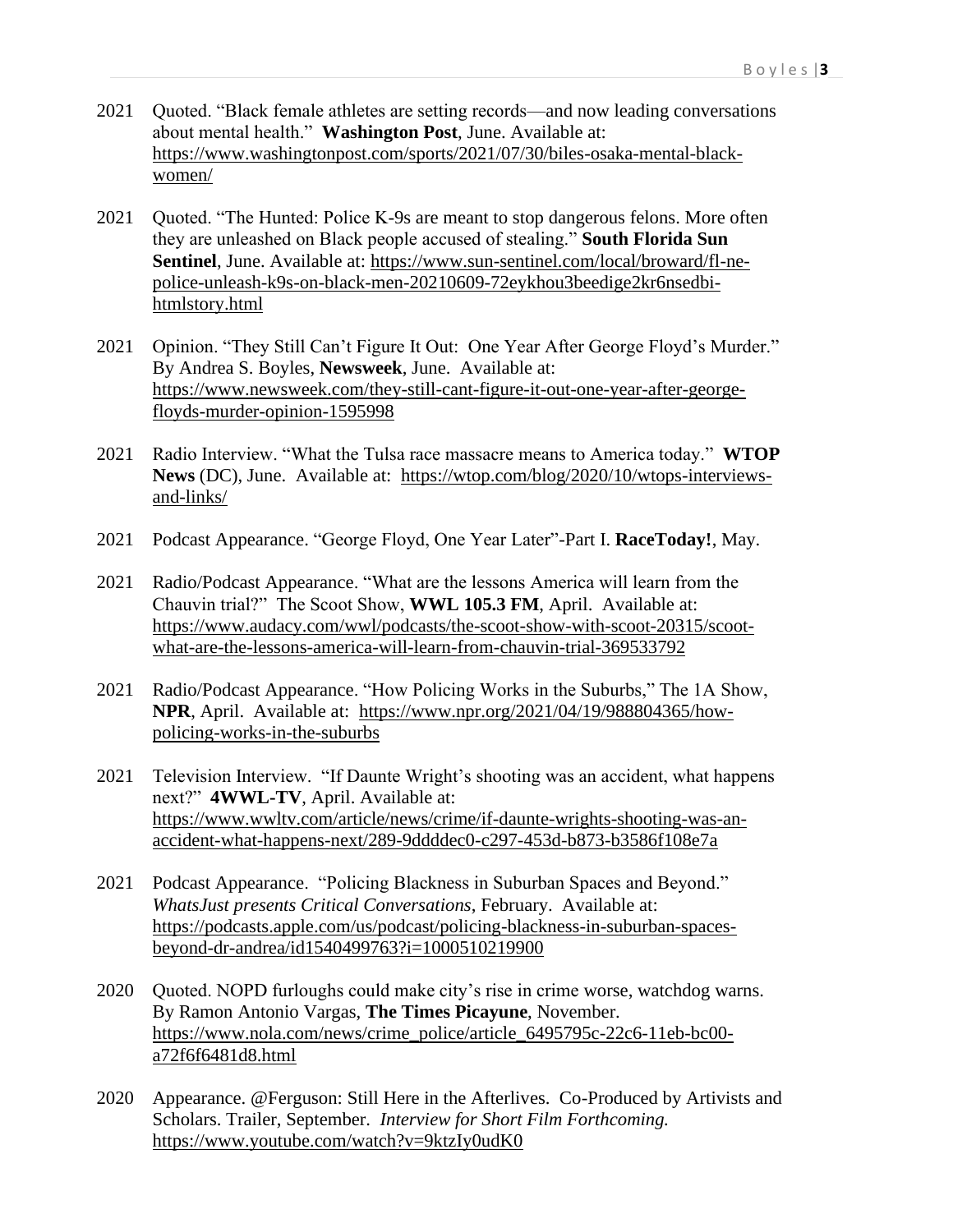- 2020 Opinion. "Breonna Taylor's Case Says It Loud and Clear: Black Lives Don't Matter." By Andrea S. Boyles, **Newsweek**, September. [https://www.newsweek.com/breonna-taylors-case-says-it-loud-clear-black-lives](https://www.newsweek.com/breonna-taylors-case-says-it-loud-clear-black-lives-dont-matter-opinion-1534158)[dont-matter-opinion-1534158](https://www.newsweek.com/breonna-taylors-case-says-it-loud-clear-black-lives-dont-matter-opinion-1534158)
- 2020 Quoted. "The killing of Elijah McClain and the silent crises of racism in suburban policing." By Alexander Nazayran. **yahoo!news**, September. Available at: [https://news.yahoo.com/the-killing-of-elijah-mc-clain-and-the-silent-crisis-of](https://news.yahoo.com/the-killing-of-elijah-mc-clain-and-the-silent-crisis-of-racism-in-suburban-policing-154201039.html)[racism-in-suburban-policing-154201039.html](https://news.yahoo.com/the-killing-of-elijah-mc-clain-and-the-silent-crisis-of-racism-in-suburban-policing-154201039.html)
- 2020 Expert Panelist. Jacob Blake, BLM, and 2020 Elections. **Newswise**, September. <https://vimeo.com/455054410>
- 2020 Quoted. "Oregon officials spar with Trump over responsibility as Portland unrest turns fatal." **CBS Austin**, August. Available at: [https://cbsaustin.com/news/nation](https://cbsaustin.com/news/nation-world/oregon-officials-spar-with-trump-over-responsibility-as-portland-unrest-turns-fatal)[world/oregon-officials-spar-with-trump-over-responsibility-as-portland-unrest](https://cbsaustin.com/news/nation-world/oregon-officials-spar-with-trump-over-responsibility-as-portland-unrest-turns-fatal)[turns-fatal](https://cbsaustin.com/news/nation-world/oregon-officials-spar-with-trump-over-responsibility-as-portland-unrest-turns-fatal)
- 2020 Host. **Quora** Q&A Session on Black Lives Matter, August. <https://www.quora.com/profile/Andrea-Boyles-3>
- 2020 Guest. **#AskReuters**. Expert Twitter Chat on Policing, July.
- 2020 Columnist. "Will mayor Ella Jones be able to turn around Ferguson?" By Andrea S. Boyles. **St. Louis American**, June. Available at: [http://www.stlamerican.com/news/columnists/guest\\_columnists/will-mayor-ella](http://www.stlamerican.com/news/columnists/guest_columnists/will-mayor-ella-jones-be-able-to-turn-around-ferguson/article_d80ebc94-afe0-11ea-a8a1-b7ed9a455637.html)[jones-be-able-to-turn-around-ferguson/article\\_d80ebc94-afe0-11ea-a8a1](http://www.stlamerican.com/news/columnists/guest_columnists/will-mayor-ella-jones-be-able-to-turn-around-ferguson/article_d80ebc94-afe0-11ea-a8a1-b7ed9a455637.html) [b7ed9a455637.html](http://www.stlamerican.com/news/columnists/guest_columnists/will-mayor-ella-jones-be-able-to-turn-around-ferguson/article_d80ebc94-afe0-11ea-a8a1-b7ed9a455637.html)
- 2020 Print Interview. "Demonstrations against racism: 'We are trying to change 400 years of racial discrimination.'" By Janie Gossalin. **LaPresse**, June. Available at: [https://www.lapresse.ca/international/etats-unis/2020-06-07/manifestations-contre](https://www.lapresse.ca/international/etats-unis/2020-06-07/manifestations-contre-le-racisme-on-essaie-de-changer-400-ans-de-discrimination-raciale?fbclid=IwAR1cFCxa3dssyFlOZn8B9AkC95BRLI3qDRfDH_AG448V4bl0LR3pJYdRrGE)[le-racisme-on-essaie-de-changer-400-ans-de-discrimination](https://www.lapresse.ca/international/etats-unis/2020-06-07/manifestations-contre-le-racisme-on-essaie-de-changer-400-ans-de-discrimination-raciale?fbclid=IwAR1cFCxa3dssyFlOZn8B9AkC95BRLI3qDRfDH_AG448V4bl0LR3pJYdRrGE)[raciale?fbclid=IwAR1cFCxa3dssyFlOZn8B9AkC95BRLI3qDRfDH\\_AG448V4bl0](https://www.lapresse.ca/international/etats-unis/2020-06-07/manifestations-contre-le-racisme-on-essaie-de-changer-400-ans-de-discrimination-raciale?fbclid=IwAR1cFCxa3dssyFlOZn8B9AkC95BRLI3qDRfDH_AG448V4bl0LR3pJYdRrGE) [LR3pJYdRrGE](https://www.lapresse.ca/international/etats-unis/2020-06-07/manifestations-contre-le-racisme-on-essaie-de-changer-400-ans-de-discrimination-raciale?fbclid=IwAR1cFCxa3dssyFlOZn8B9AkC95BRLI3qDRfDH_AG448V4bl0LR3pJYdRrGE)
- 2020 Radio Panelist. "The Rebirth: Revolution for Evolution (on protests)." Town Hall Meeting, **#OffAir** with Demetrius Johnson, June.
- 2020 Quoted. "Why People Loot." By Olga Khazan, **The Atlantic**, June. Available at: <https://www.theatlantic.com/health/archive/2020/06/why-people-loot/612577/>
- 2020 Radio Interview. **MPR**: Minnesota Special Segment. Kerri Miller News, May.
- 2020 Radio Panelist. NAACP City of St. Louis COVID-19 Town Hall Meeting. The Demetrius Johnson Morning Show, **104.1 FM**, April.
- 2020 Podcast Appearance. "Social Isolation and Physical Distancing in Time." **Sociocast**, March. Available at: [http://sociocast.org/podcast/social-isolation-and](http://sociocast.org/podcast/social-isolation-and-physical-distancing-in-time-of-covid19/)[physical-distancing-in-time-of-covid19/](http://sociocast.org/podcast/social-isolation-and-physical-distancing-in-time-of-covid19/)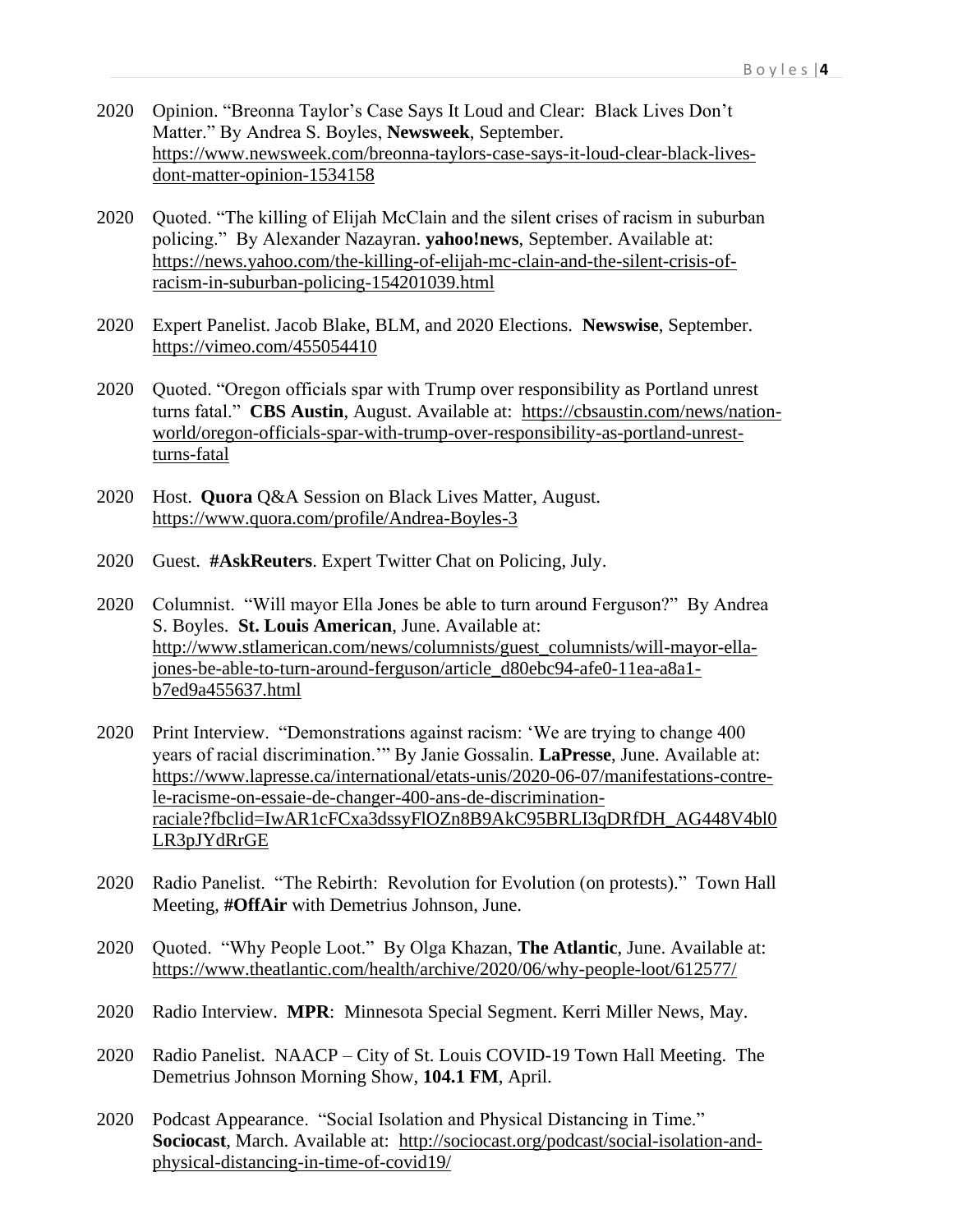- 2020 Quoted. "The Suburbs Aren't Scared of Criminal Justice Reform." By Alex Yablon, SLATE, February. Available at: [https://slate.com/news-and](https://slate.com/news-and-politics/2020/02/virginia-suburbs-progressive-prosecutors.html)[politics/2020/02/virginia-](https://slate.com/news-and-politics/2020/02/virginia-suburbs-progressive-prosecutors.html) [suburbs-progressive-prosecutors.html](https://slate.com/news-and-politics/2020/02/virginia-suburbs-progressive-prosecutors.html)
- 2020 Podcast Appearance. "Black Lives Matter Before Death." **New Books Network**, January. Available at: [https://newbooksnetwork.com/andrea-s-boyles-you-cant](https://newbooksnetwork.com/andrea-s-boyles-you-cant-stop-the-revolution-community-disorder-and-social-ties-in-post-ferguson-america-u-california-press-2019/)[stop-](https://newbooksnetwork.com/andrea-s-boyles-you-cant-stop-the-revolution-community-disorder-and-social-ties-in-post-ferguson-america-u-california-press-2019/) [the-revolution-community-disorder-and-social-ties-in-post-ferguson-america](https://newbooksnetwork.com/andrea-s-boyles-you-cant-stop-the-revolution-community-disorder-and-social-ties-in-post-ferguson-america-u-california-press-2019/)[u-](https://newbooksnetwork.com/andrea-s-boyles-you-cant-stop-the-revolution-community-disorder-and-social-ties-in-post-ferguson-america-u-california-press-2019/) [california-press-2019/](https://newbooksnetwork.com/andrea-s-boyles-you-cant-stop-the-revolution-community-disorder-and-social-ties-in-post-ferguson-america-u-california-press-2019/)
- 2019 Radio/Podcast Appearance. "What are the police enforcing, five years after Ferguson?" **WNUR 89.3 FM**, October. Available at: [https://thisishell.com/interviews/1082-andrea](https://thisishell.com/interviews/1082-andrea-boyles)[boyles](https://thisishell.com/interviews/1082-andrea-boyles)
- 2019 Radio Interview. Crime and gun violence. The Demetrius Johnson Morning Show, **104.1 FM**, September.
- 2018 Print Interview. "Cookie Thornton, Meacham Park and collective experience: A conversation with sociologist Andrea Boyles." By Clark Randall, **St. Louis American**, March. Available at: http://www.stlamerican.com/news/local\_news/cookie-[%20thornton-](http://www.stlamerican.com/news/local_news/cookie-%20thornton-meacham-park-and-collective-experience-a-conversation-%20with/article_036f2762-2b99-11e8-8ef9-3327299bd6a8.html) [meacham-park-and-collective-experience-a-conversation-](http://www.stlamerican.com/news/local_news/cookie-%20thornton-meacham-park-and-collective-experience-a-conversation-%20with/article_036f2762-2b99-11e8-8ef9-3327299bd6a8.html) [%20with/article\\_036f2762-](http://www.stlamerican.com/news/local_news/cookie-%20thornton-meacham-park-and-collective-experience-a-conversation-%20with/article_036f2762-2b99-11e8-8ef9-3327299bd6a8.html) [2b99-11e8-8ef9-3327299bd6a8.html](http://www.stlamerican.com/news/local_news/cookie-%20thornton-meacham-park-and-collective-experience-a-conversation-%20with/article_036f2762-2b99-11e8-8ef9-3327299bd6a8.html)
- 2018 Appearance. "2018 St. Louis Women's March for Truth". Produced by QUEENSIT Productions, Released 2018. Available at: <https://www.youtube.com/watch?v=NyRYiCuUITc>
- 2018 Speaker. "Refuse Ignorance." St. Louis Women's March for Truth,January.
- 2018 Featured. "Never Been a Time" Documentary (1917 East St. Louis Race Riot). Produced/Directed by Denise Ward-Brown. Available at: <https://www.365degreesproductions.com/>
- 2017 Ted Talk. "The Socialization and Comfortableness of Microaggressions."Available at [Andrea Boyles: The socialization and comfortableness of microaggressions | Andrea](https://www.ted.com/talks/andrea_boyles_the_socialization_and_comfortableness_of_microaggressions/transcript?language=en)  [Boyles | TEDxLindenwoodU |](https://www.ted.com/talks/andrea_boyles_the_socialization_and_comfortableness_of_microaggressions/transcript?language=en) **TED Talk**
- 2017 Radio Interview. Intersectionality/the oppression of black women and other racial issues. Community Conversations on **WGNU 920 AM** with St. Louis County Prosecutor Elect Wesley Bell,November.
- 2017 Radio Interview. Follow-up to National Forum on Policing and Community Engagement with National Organization for Black Law Enforcement (NOBLE). Community Conversations on **WGNU 920 AM** with St. Louis County Prosecutor Elect Wesley Bell, November.
- 2017 Contributor/Special Thanks. "Whose Streets" Documentary (FergusonCivil Unrest). Produced/Directed by Sabaah Folayan and Damon Davis, Released 2017. Availableat: <http://www.whosestreets.com/>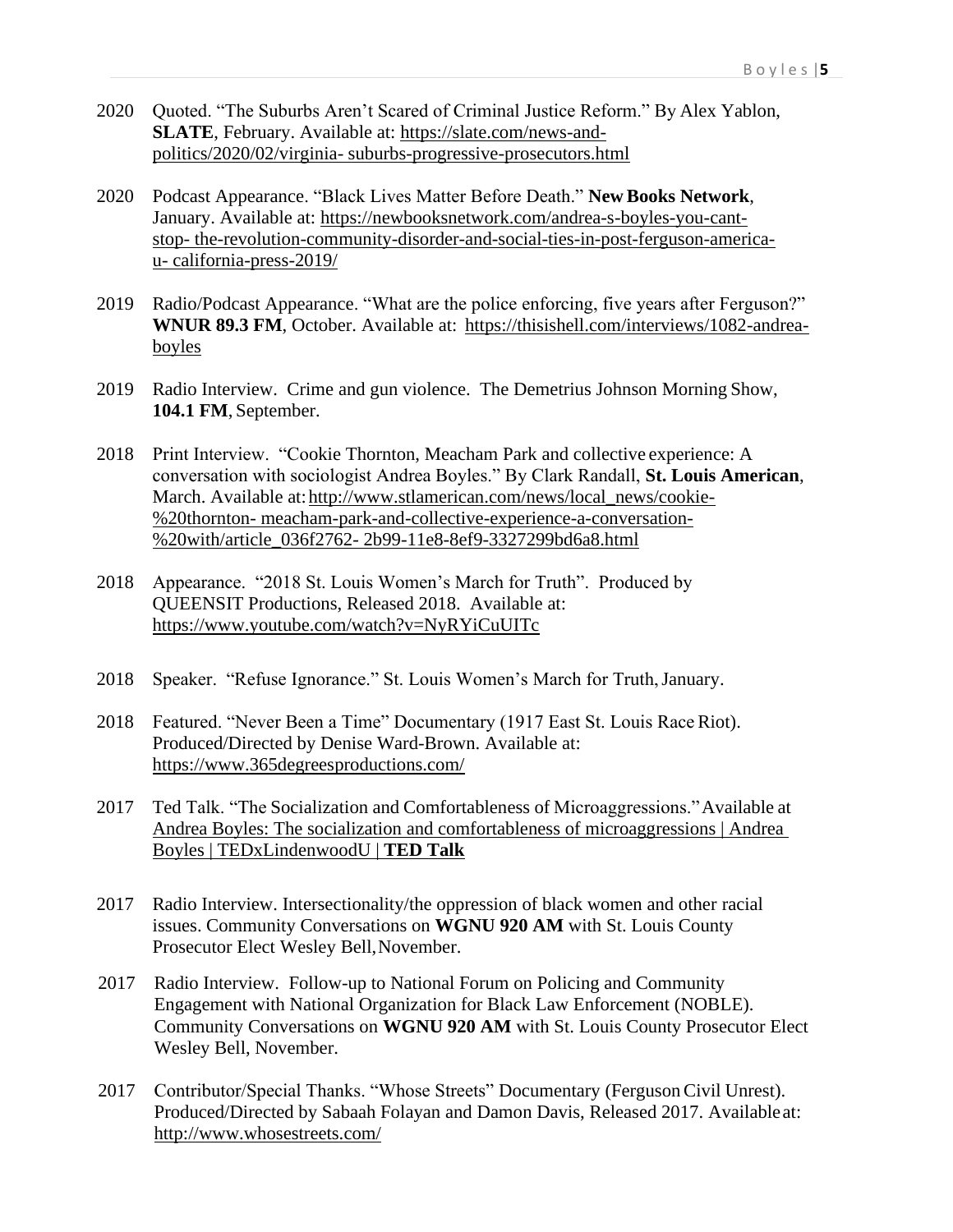- 2016 Radio Interview. Black citizen-police conflict and other racialissues. Community Conversations on **WGNU 920 AM** with St. Louis County Prosecutor Elect Wesley Bell, November.
- 2016 Radio Interview. "Local researcher seeks insight into how black communities feel about neighborhood crime." **NPR**/St. Louis Public Radio, May. Available at: [https://news.stlpublicradio.org/post/local-researcher-seeks-insight-how-black-communities](https://news.stlpublicradio.org/post/local-researcher-seeks-insight-how-black-communities-feel-about-neighborhood-crime%23stream/0)[feel-about-neighborhood-crime#stream/0](https://news.stlpublicradio.org/post/local-researcher-seeks-insight-how-black-communities-feel-about-neighborhood-crime%23stream/0)
- 2016 Quoted. "Proposal aims to address police bias." By Kurt Erickson, **St. Louis Post-Dispatch**, March. Available at: [https://www.stltoday.com/news/local/govt-and](https://www.stltoday.com/news/local/govt-and-%20politics/proposal-aims-to-address-police-bias/article_6175612e-c3e9-5add-9478-%2029f08215176d.html)[politics/proposal-aims-to-address-police-bias/article\\_6175612e-c3e9-5add-9478-](https://www.stltoday.com/news/local/govt-and-%20politics/proposal-aims-to-address-police-bias/article_6175612e-c3e9-5add-9478-%2029f08215176d.html) [29f08215176d.html](https://www.stltoday.com/news/local/govt-and-%20politics/proposal-aims-to-address-police-bias/article_6175612e-c3e9-5add-9478-%2029f08215176d.html)
- 2016 Expert Testimony. Missouri Senate Judiciary Committee Hearing. Senate Bill 976:Data on Pedestrian Police Stops, March.

#### **ESSAYS AND BOOK REVIEWS:**

- Boyles, Andrea S. 2020. "Racial-Spatial Politics: Policing Black Citizens in White Spaces and Twenty First Century Resistance." Special Forum on Five-Year Anniversary of Ferguson. *The American Ethnologist,* 47(2): 150-154.
- Boyles, Andrea S. 2019. "The Effects of De Facto Segregation: Socio-Economic and Political Alienation, Crime, and Contentious Black Citizen-Police Exchanges." Essay in *Segregation by Design: Conversations and Calls for Action in St. Louis*. Springer InternationalPublishing.
- Boyles, Andrea S. 2015. Girls and Violence: Tracing the Roots of Criminal Behavior, by Judith A. Ryder. (Lynne Rienner Publishers, 2014). *Affilia: Journal of Women and Social Work*,30 (2): 270-275.
- Boyles, Andrea S. 2013. Arrested Justice: Black Women, Violence, and America's Prison Nation by Beth Richie. (NYU Press, 2012). *Gender and Society*, 27 (3):422-424.
- Boyles, Andrea S. 2007. "Race Membership, Club Privileges" in James M. Henslin, *Essentials of Sociology: A Down-to-Earth Approach.* Pearson Custom Publishing: Printed Custom Edition.
- Boyles, Andrea S. 2006. War on the Family: Mothers in Prison and the Families They Leave Behind by Renny Golden (Routledge, 2005)*. Contemporary Sociology: A Journal of Reviews*, 35 (6): 572-573. Second author, with Dana Britton.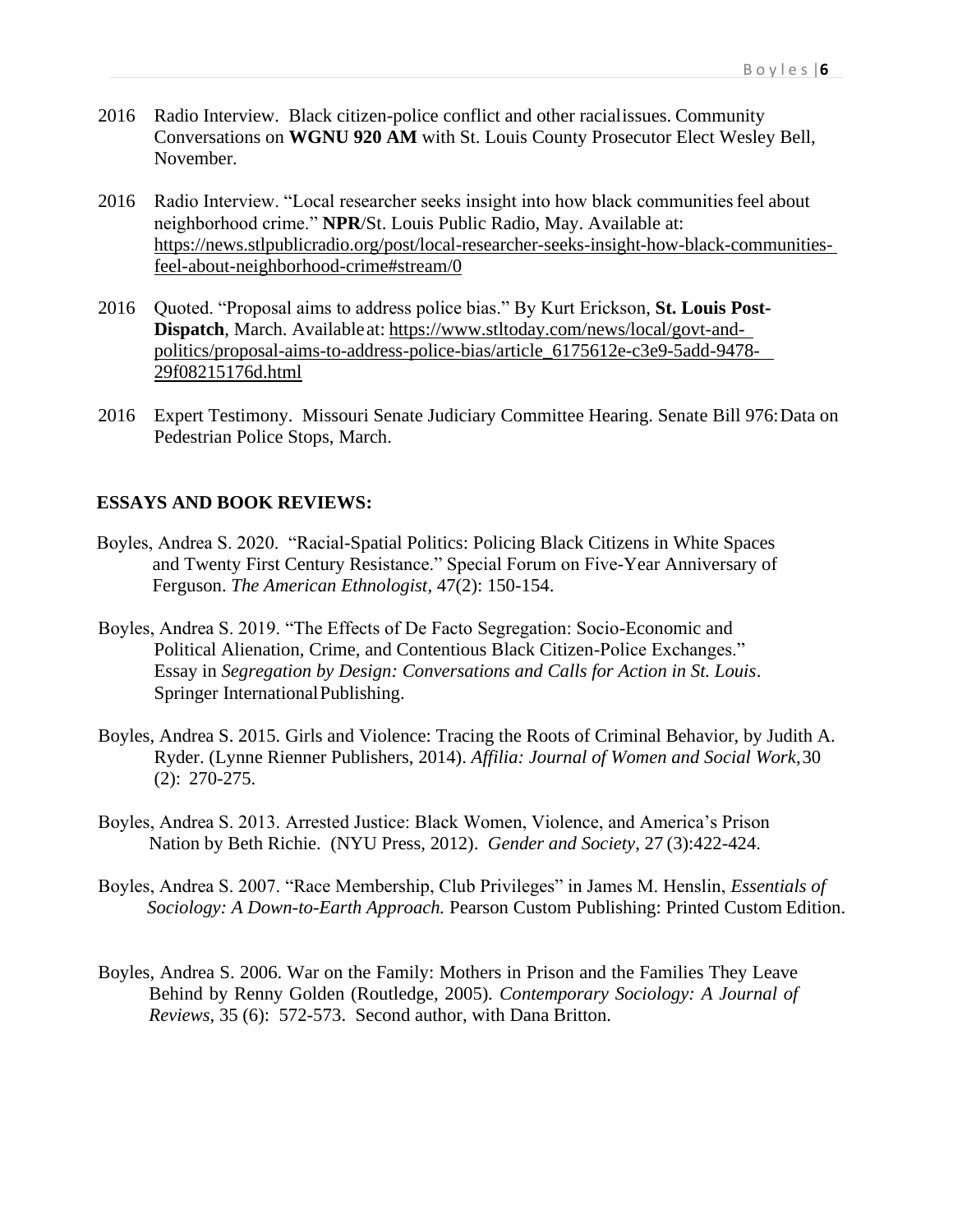#### **Statements, Blogs, and OtherPublications:**

- hara bastas, **Andrea S. Boyles**, Nicky Fox, Susan Lee, and Solange Simões. 2020. Statement to United Nations CSW 65. Submitted by Sociologists for Women in Society (SWS) to the Commission on the Status of Women (CSW), Sixty Fifth Session., as a nongovernmental organization (NGO) in Consultative Status with the Economic and Social Council. *United Nations and Social Council.* November 26.<https://undocs.org/E/CN.6/2021/NGO/39>
- Boyles, Andrea S. 2020. "How Black women are key in setting this nation straight." *The Sosh Post* (Blog). June 15. [https://drandreasboyles.com/public-sociology/f/how-black-women-are](https://drandreasboyles.com/public-sociology/f/how-black-women-are-key-in-setting-this-nation-straight)[key-in-setting-this-nation-straight](https://drandreasboyles.com/public-sociology/f/how-black-women-are-key-in-setting-this-nation-straight)
- Boyles, Andrea S. 2020. "The Case for Police Abolition and How I Saw It Coming." University of California Press (Blog). June 12. [https://www.ucpress.edu/blog/50885/the-case-for-police](https://www.ucpress.edu/blog/50885/the-case-for-police-abolition-how-i-knew-it-was-coming-and-addressed-it/)[abolition-how-i-knew-it-was-coming-and-addressed-it/](https://www.ucpress.edu/blog/50885/the-case-for-police-abolition-how-i-knew-it-was-coming-and-addressed-it/)
- Simões, Solange, **Andrea S. Boyles**, Natascia Boeri, and hara bastas. 2019. Statement to United Nations CSW 64 Beijing + 25. Submitted by Sociologists for Women in Society (SWS) to the Commission on the Status of Women (CSW), Sixty Fourth Session., as a nongovernmental organization (NGO) in Consultative Status with the Economic and Social Council. *UN Economic and Social Council.* November 29.<https://undocs.org/E/CN.6/2020/NGO/86>
- Boyles, Andrea S. 2019. "Following Harriet: A Note on Black Women and 'the Bringing' of the Black Community." *The Sosh Post* (Blog)*.* October 30. <https://drandreasboyles.com/public-sociology/f/following-harriet-tubman>
- Boyles, Andrea S. 2019. "What You Don't Hear, Post-Ferguson: Black Efforts to Address Gun Violence and Deaths." *The Sosh Post* (Blog). August 23. [https://drandreasboyles.com/public-sociology/f/what-you-don%E2%80%99t-hear](https://drandreasboyles.com/public-sociology/f/what-you-don%E2%80%99t-hear-post-ferguson)[post-](https://drandreasboyles.com/public-sociology/f/what-you-don%E2%80%99t-hear-post-ferguson) [ferguson](https://drandreasboyles.com/public-sociology/f/what-you-don%E2%80%99t-hear-post-ferguson)
- Boyles, Andrea S. 2019. "'…Not only did we learn, we expanded': The Five-Year Anniversary of Ferguson." *University of California Press* (Blog). August 8. [https://www.ucpress.edu/blog/45794/not-only-did-we-learn-we-expanded-the-five](https://www.ucpress.edu/blog/45794/not-only-did-we-learn-we-expanded-the-five-year-anniversary-of-ferguson/)[year-](https://www.ucpress.edu/blog/45794/not-only-did-we-learn-we-expanded-the-five-year-anniversary-of-ferguson/) [anniversary-of-ferguson/](https://www.ucpress.edu/blog/45794/not-only-did-we-learn-we-expanded-the-five-year-anniversary-of-ferguson/)
- Boyles, Andrea S. 2016. "Police Aggression and the Debasement of Black Citizen Experiences." *University of California Press* (Blog). November 12. [https://www.ucpress.edu/blog/23165/police-aggression-and-the-debasement-of-black](https://www.ucpress.edu/blog/23165/police-aggression-and-the-debasement-of-black-citizen-experiences/)[citizen-experiences/](https://www.ucpress.edu/blog/23165/police-aggression-and-the-debasement-of-black-citizen-experiences/)
- Boyles, Andrea S. 2016. "Philando Castile, Alton Sterling, and Five Police Officers." *University of California Press* (Blog)*.* July 9. [https://www.ucpress.edu/blog/21828/philando-castile-alton-sterling-and](https://www.ucpress.edu/blog/21828/philando-castile-alton-sterling-and-policing/)[policing/](https://www.ucpress.edu/blog/21828/philando-castile-alton-sterling-and-policing/)
- Boyles, Andrea S. 2016. "Leniency, Lawsuit, and Leveraging Change: The Department of Justice's Decision to Sue Ferguson." *University of California Press*(Blog). February 27. [https://www.ucpress.edu/blog/20397/leniency-lawsuit-and](https://www.ucpress.edu/blog/20397/leniency-lawsuit-and-leveraging-change-the-department-of-justices-decision-to-sue-ferguson/)[leveraging-](https://www.ucpress.edu/blog/20397/leniency-lawsuit-and-leveraging-change-the-department-of-justices-decision-to-sue-ferguson/) [change-the-department-of-justices-decision-to-sue-ferguson/](https://www.ucpress.edu/blog/20397/leniency-lawsuit-and-leveraging-change-the-department-of-justices-decision-to-sue-ferguson/)